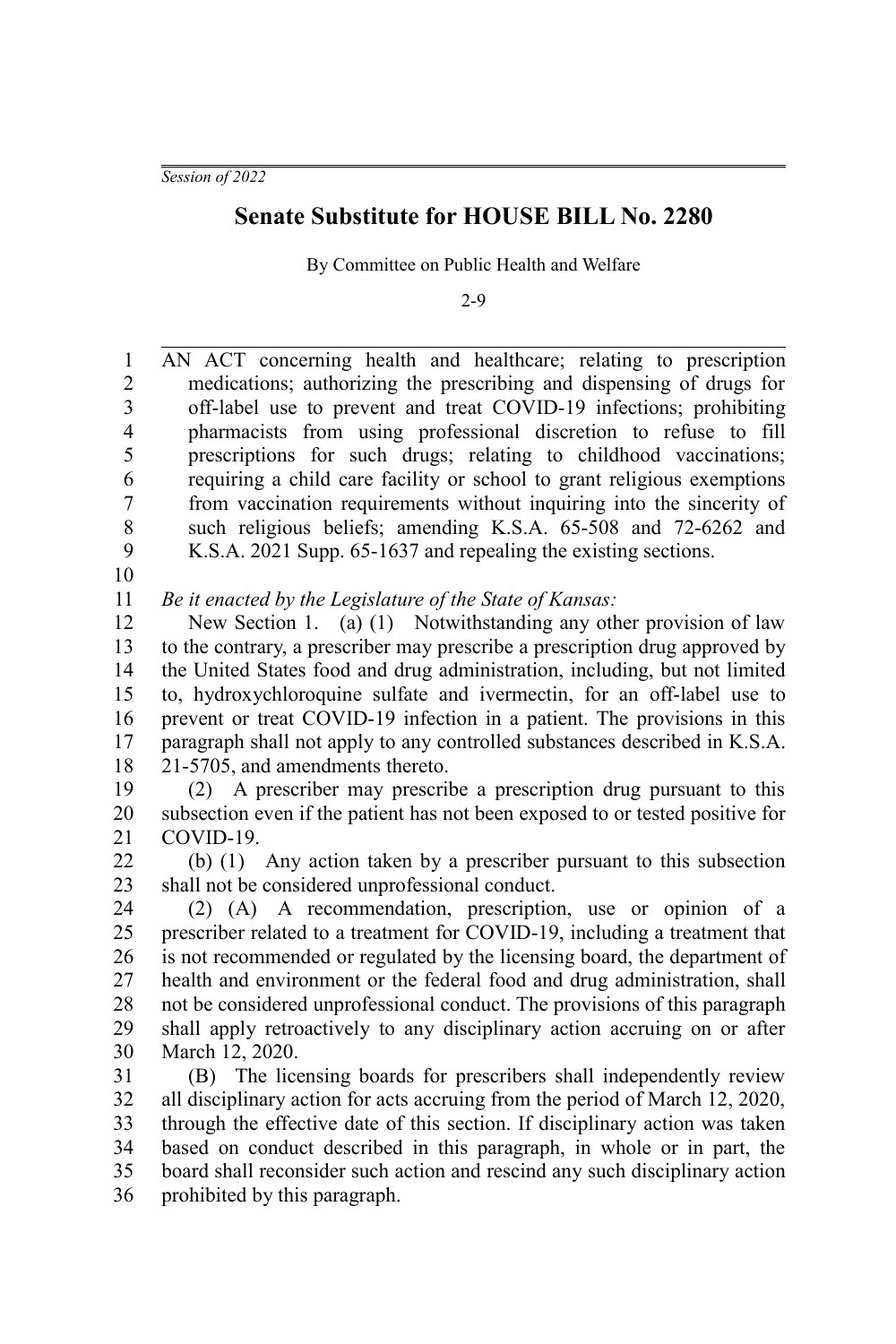1

21

(c) As used in this section:

(1) "COVID-19" means the disease caused by the novel coronavirus identified as SARS-CoV-2. 2 3

(2) "Disciplinary action" means a licensing board's revocation, limitation, suspension or denial of license, a licensee being publicly censured or placed under probationary conditions or any other discipline issued by a licensing board for unprofessional conduct. 4 5 6 7

(3) "Off-label use" means prescribing prescription drugs for treatments other than those stated in the labeling approved by the federal food and drug administration. 8 9 10

(4) "Prescriber" means a person licensed by the state board of healing arts to practice medicine and surgery in this state or a "mid-level practitioner" as defined in K.S.A. 65-1626, and amendments thereto. 11 12 13

(5) "Unprofessional conduct" means "professional incompetency" as defined in K.S.A. 65-1120 or 65-2837, and amendments thereto, and "unprofessional conduct" as defined in K.S.A. 65-2837, and amendments thereto. 14 15 16 17

Sec. 2. K.S.A. 65-508 is hereby amended to read as follows: 65-508. (a) Any maternity center or child care facility subject to the provisions of this act shall: 18 19 20

(1) Be properly heated, plumbed, lighted and ventilated;

(2) have plumbing, water and sewerage systems which *that* conform to all applicable state and local laws; and  $22$ 23

(3) be operated with strict regard to the health, safety and welfare of any woman or child. 24 25

(b) Every maternity center or child care facility shall furnish or cause to be furnished for the use of each resident and employee individual towel, wash cloth, comb and individual drinking cup or sanitary bubbling fountain, and toothbrushes for all other than infants, and shall keep or require such articles to be kept at all times in a clean and sanitary condition. Every maternity center or child care facility shall comply with all applicable fire codes and rules and regulations of the state fire marshal. 26 27 28 29 30 31 32

(c) (1) The secretary of health and environment with the cooperation of the secretary for children and families shall develop and adopt rules and regulations for the operation and maintenance of maternity centers and child care facilities. The rules and regulations for operating and maintaining maternity centers and child care facilities shall be designed to promote the health, safety and welfare of any woman or child served in such facilities by ensuring safe and adequate physical surroundings, healthful food, adequate handwashing, safe storage of toxic substances and hazardous chemicals, sanitary diapering and toileting, home sanitation, supervision and care of the residents by capable, qualified persons of sufficient number, after-hour care, an adequate program of activities and 33 34 35 36 37 38 39 40 41 42 43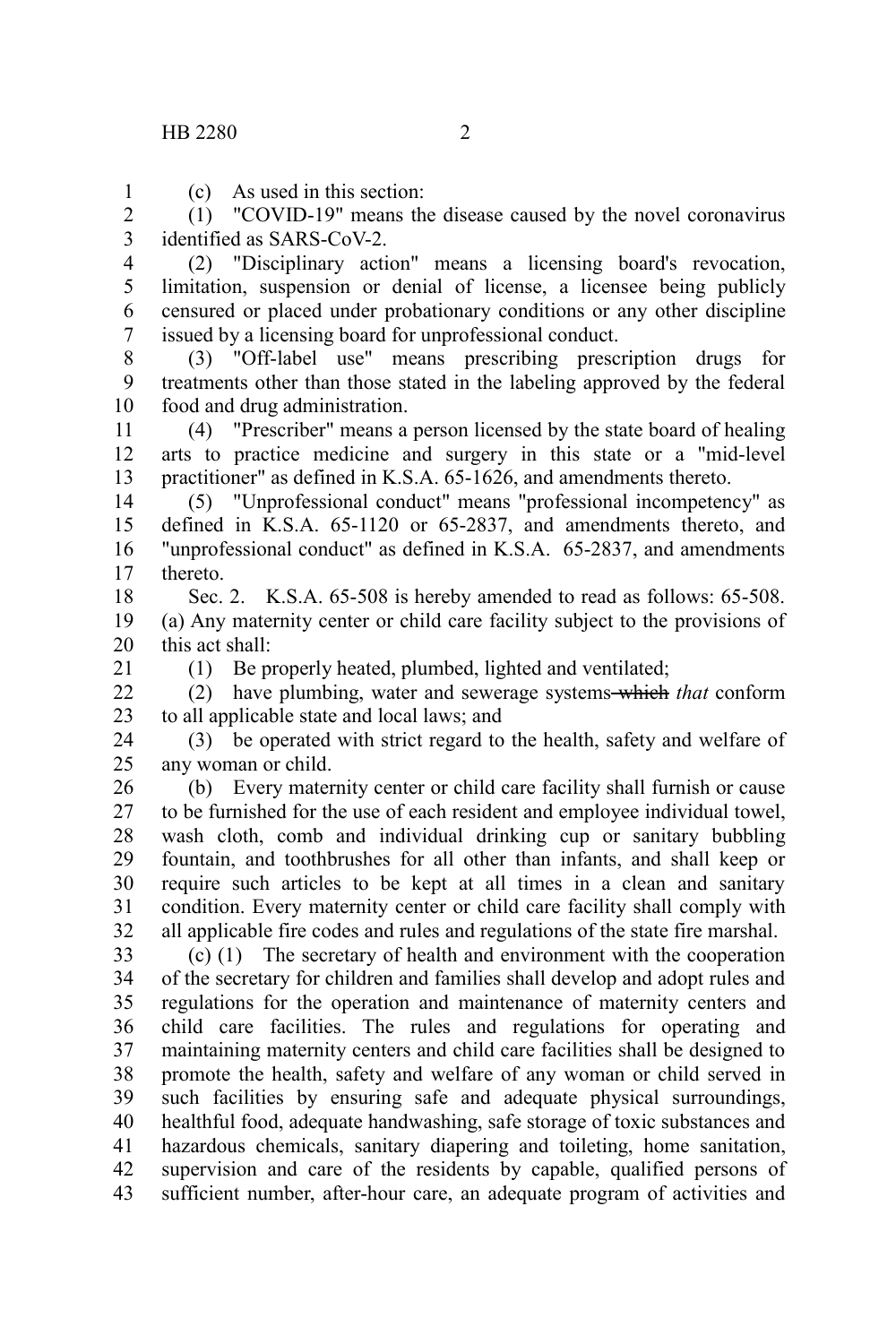services, sudden infant death syndrome and safe sleep practices training, prohibition on corporal punishment, crib safety, protection from electrical hazards, protection from swimming pools and other water sources, fire drills, emergency plans, safety of outdoor playground surfaces, door locks, safety gates and transportation and such appropriate parental participation as may be feasible under the circumstances. Boarding schools are excluded from requirements regarding the number of qualified persons who must supervise and provide care to residents. 1 2 3 4 5 6 7 8

(2) Rules and regulations developed under this subsection shall include provisions for the competent supervision and care of children in day care facilities. For purposes of such rules and regulations, competent supervision as this term relates to children less than five years of age includes, but is not limited to, direction of activities, adequate oversight including sight or sound monitoring, or both, physical proximity to children, diapering and toileting practices; and for all children, competent supervision includes, but is not limited to, planning and supervision of daily activities, safe sleep practices, including, but not limited to, visual or sound monitoring, periodic checking, emergency response procedures and drills, illness and injury response procedures, food service preparation and sanitation, playground supervision, pool and water safety practices. 9 10 11 12 13 14 15 16 17 18 19 20

(d) In addition to any rules and regulations adopted under this section for safe sleep practices, child care facilities shall ensure that all of the following requirements are met for children under 12 months of age: 21 22 23

(1) A child shall only be placed to sleep on a surface and in an area that has been approved for use as such by the secretary of health and environment; 24 25 26

(2) the sleep surface shall be free from soft or loose bedding, including, but not limited to, blankets, bumpers and pillows; and 27 28

(3) the sleep surface shall be free from toys, including mobiles and other types of play equipment or devices. 29 30

(e) Child care facilities shall ensure that children over 12 months of age only be placed to sleep on a surface and in an area that has been approved for use as such by the secretary of health and environment. 31 32 33

(f) The secretary of health and environment may exercise discretion to make exceptions to requirements in subsections (d) and (e) where special health needs exist. 34 35 36

(g) Each child cared for in a child care facility, including children of the person maintaining the facility, shall be required to have current such immunizations as the secretary of health and environment considers necessary. The person maintaining a child care facility shall maintain a record of each child's immunizations and shall provide to the secretary of health and environment such information relating thereto, in accordance with rules and regulations of the secretary, but the person maintaining a 37 38 39 40 41 42 43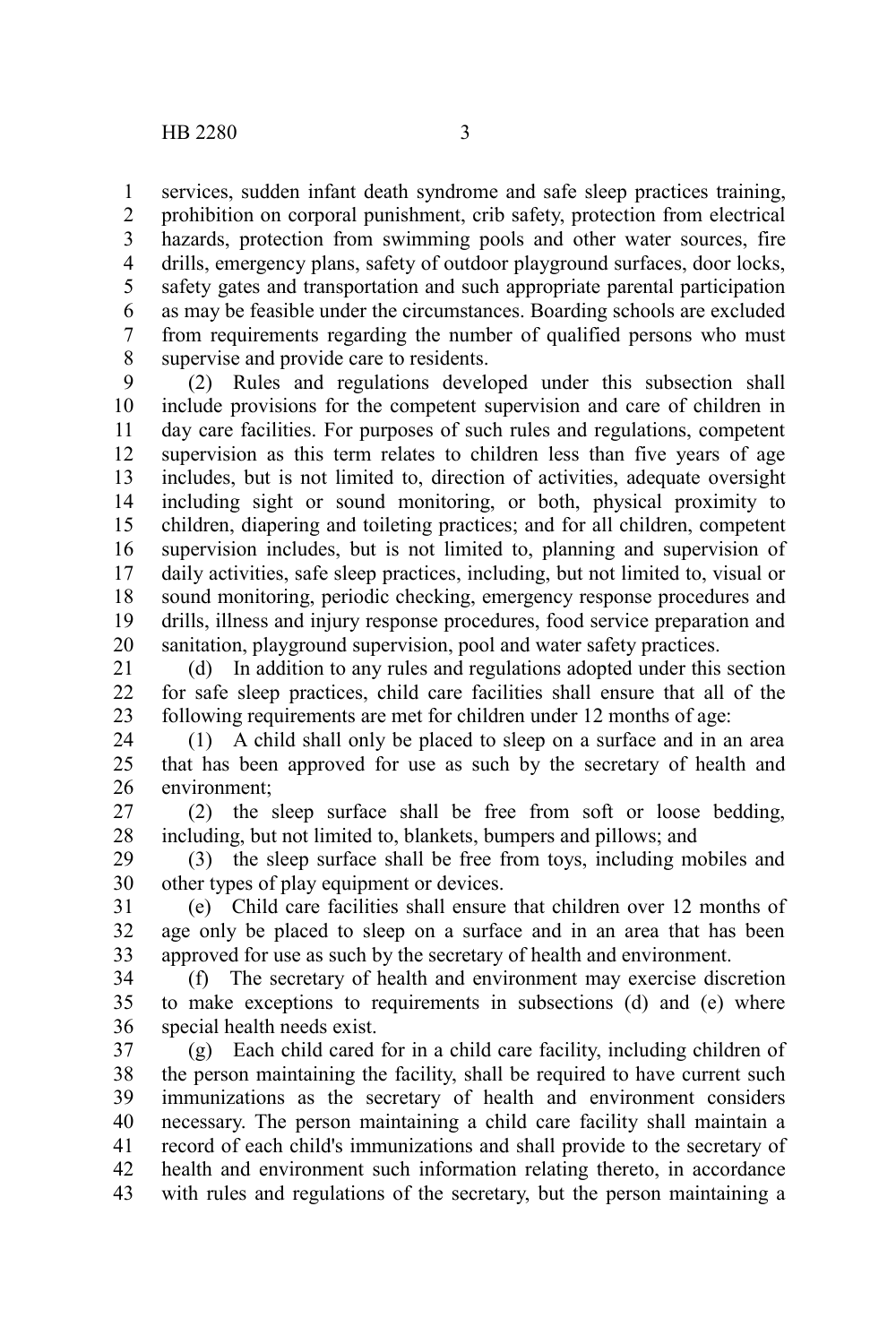child care facility shall not have such person's license revoked solely for the failure to have or to maintain the immunization records required by this subsection. 1  $\mathcal{L}$ 3

(h) The immunization requirement of subsection (g) shall not apply if one of the following is obtained: 4 5

(1) Certification from a licensed physician stating that the physical condition of the child is such that immunization would endanger the child's life or health; or 6 7 8

(2) a written statement signed by a parent or guardian that *the requirement would violate sincerely held religious beliefs of* the parent or guardian is an adherent of a religious denomination whose teachings are opposed to immunizations. 9 10 11 12

*(i) The person maintaining a child care facility shall grant an exemption requested in accordance with subsection (h) based on sincerely held religious beliefs without inquiring into the sincerity of the request.* 13 14 15

*(j) As used in this section, "religious beliefs" includes, but is not limited to, theistic and non-theistic moral and ethical beliefs as to what is right and wrong that are sincerely held with the strength of traditional religious views.* 16 17 18 19

Sec. 3. K.S.A. 2021 Supp. 65-1637 is hereby amended to read as follows: 65-1637. (a) The pharmacist shall exercise professional judgment regarding the accuracy, validity and authenticity of any prescription order consistent with federal and state laws and rules and regulations. Except as provided in K.S.A. 65-1635(e), and amendments thereto, and as may otherwise be provided by law, a pharmacist shall not dispense a prescription drug if the pharmacist, in the exercise of professional judgment, determines that the prescription is not a valid prescription order. 20 21 22 23 24 25 26 27

(b) The prescriber may authorize an agent to transmit to the pharmacy a prescription order orally, by facsimile transmission or by electronic transmission, provided that the first and last names of the transmitting agent are included in the order. 28 29 30 31

(c) (1) A new written or electronically prepared and transmitted prescription order shall be manually or electronically signed by the prescriber. If transmitted by the prescriber's agent, the first and last names of the transmitting agent shall be included in the order. 32 33 34 35

(2) If the prescription is for a controlled substance and is written or printed from an electronic prescription application, the prescription shall be manually signed by the prescriber prior to delivery of the prescription to the patient or prior to facsimile transmission of the prescription to the pharmacy. 36 37 38 39 40

(3) An electronically prepared prescription shall not be electronically transmitted to the pharmacy if the prescription has been printed prior to electronic transmission. An electronically prepared and transmitted 41 42 43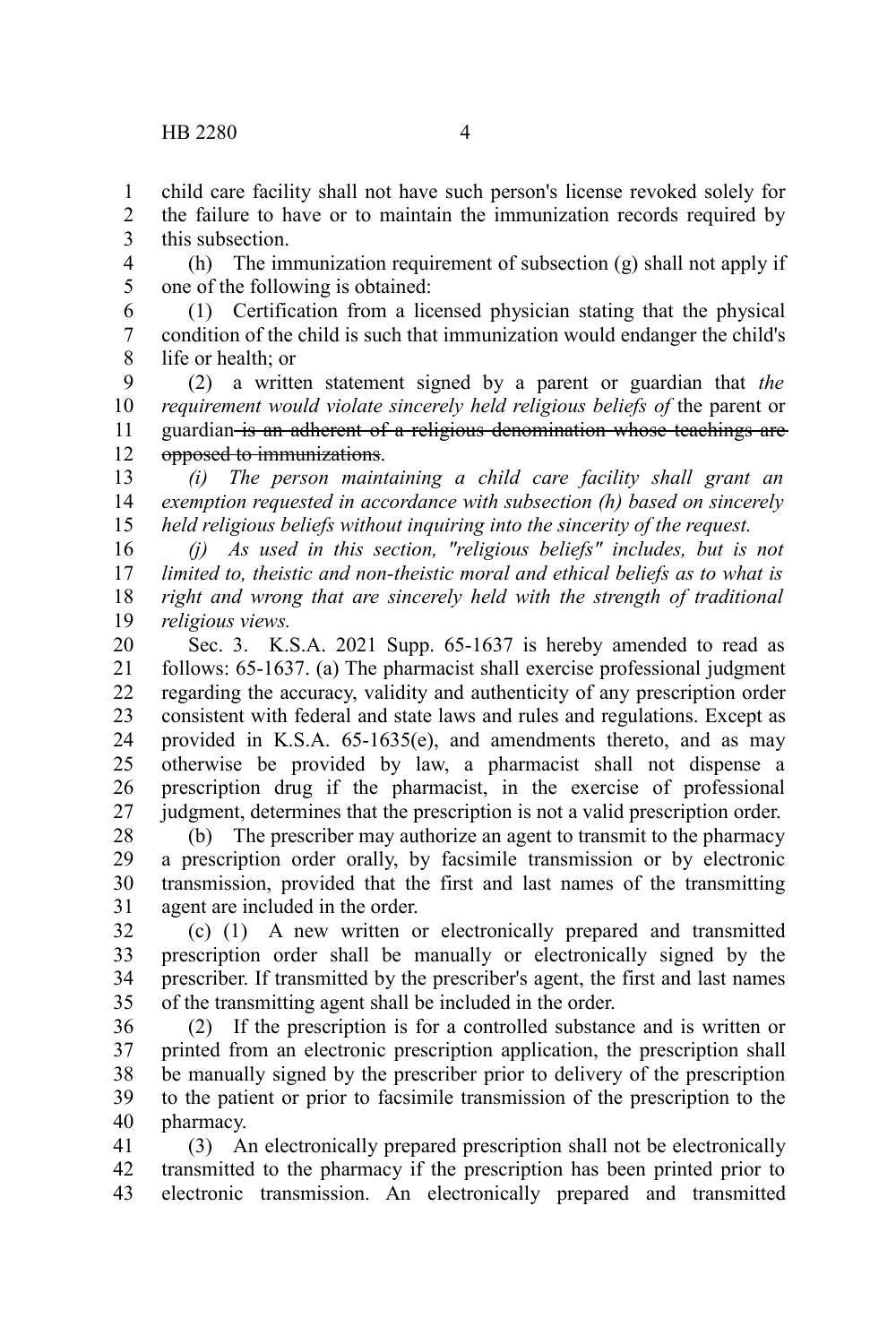prescription that is printed following electronic transmission shall be clearly labeled as a copy, not valid for dispensing. 1 2

(4) The board is hereby authorized to conduct pilot projects related to any new technology implementation when deemed necessary and practicable, except that no state moneys shall be expended for such purpose. 3 4 5 6

(d) An authorization to refill a prescription order or to renew or continue an existing drug therapy may be transmitted to a pharmacist through oral communication, in writing, by facsimile transmission or by electronic transmission initiated by or directed by the prescriber. 7 8 9 10

(1) If the transmission is completed by the prescriber's agent, and the first and last names of the transmitting agent are included in the order, the prescriber's signature is not required on the fax or alternate electronic transmission. 11 12 13 14

(2) If the refill order or renewal order differs in any manner from the original order, such as a change of the drug strength, dosage form or directions for use, the prescriber shall sign the order as provided by subsection  $(c)(1)$ . 15 16 17 18

(e) Regardless of the means of transmission to a pharmacy, a pharmacist or a pharmacist intern shall be authorized to receive a new prescription order or a refill or renewal order from a prescriber or transmitting agent. A registered pharmacy technician may receive a refill, renewal or order for continuation of therapy that contains no changes from the original prescription from a prescriber or transmitting agent if such registered pharmacy technician's supervising pharmacist has authorized that function. 19 20 21 22 23 24 25 26

(f) A refill is one or more dispensings of a prescription drug or device that results in the patient's receipt of the quantity authorized by the prescriber for a single fill as indicated on the prescription order. 27 28 29

A prescription for a schedule III, IV or V controlled substance may authorize no more than five refills within six months following the date on which the prescription is issued. 30 31 32

(g) All prescriptions shall be filled or refilled in strict conformity with any directions of the prescriber, except that: 33 34

(1) A pharmacist who receives a prescription order for a brand name drug product may exercise brand exchange with a view toward achieving a lesser cost to the purchaser unless: 35 36 37

(A) The prescriber indicates "dispense as written" on the prescription or when communicating a prescription by oral order; 38 39

(B) the FDA has determined that a biological product is not an interchangeable biological product for the prescribed biological product; or 40 41 42

(C) the FDA has determined that a drug product of the same generic 43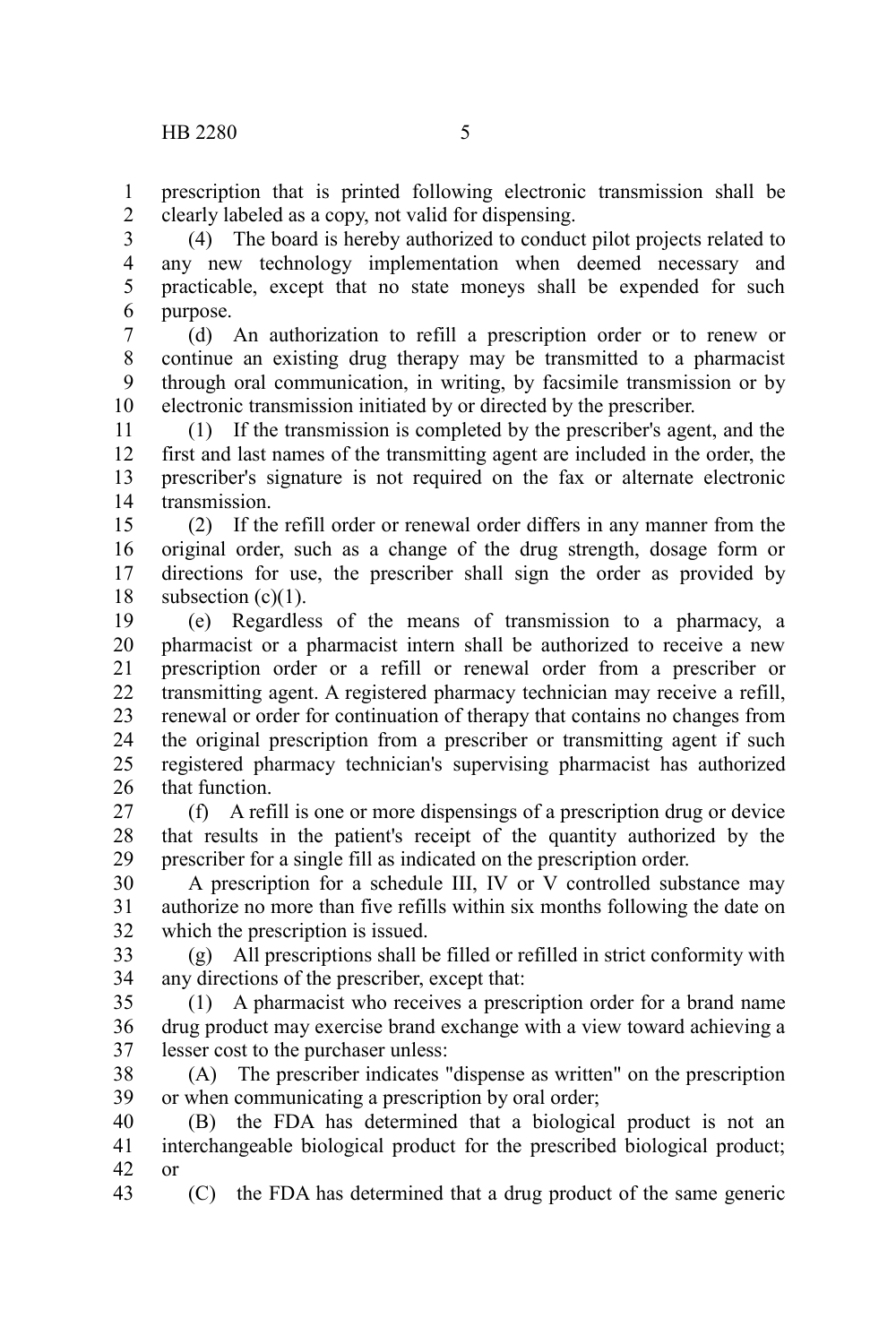name is not bioequivalent to the prescribed brand name prescription medication; 1 2

(2) a pharmacist may provide up to a three-month supply of a prescription drug that is not a controlled substance or psychotherapeutic drug when a practitioner has written a drug order to be filled with a smaller supply but included sufficient numbers of refills for a three-month supply; or 3 4 5 6 7

(3) except for a prescription for a controlled substance, a pharmacist may use professional judgment to make the following adaptations to a prescription order if a patient consents, the prescriber has not indicated "dispense as written" on the prescription, the pharmacist documents the adaptation on the patient's prescription record and the pharmacist notifies the prescriber: 8 9 10 11 12 13

(A) Change the prescribed quantity if:

(i) The prescribed quantity or package size is not commercially available; 15 16

(ii) the change in quantity is related to a change in dosage form; or

(iii) the change extends a maintenance drug for the limited quantity necessary to coordinate a patient's refills in a medication synchronization program; 18 19 20

(B) change the prescribed dosage form, strength or directions for use if it is in the best interest of the patient and the change achieves the intent of the prescriber; or 21 22 23

(C) complete missing information on the prescription order if there is evidence to support the change. 24 25

(h) A pharmacist who selects an interchangeable biological product shall inform the patient or the patient's representative that an interchangeable biological product has been substituted for the prescribed biological product. 26 27 28 29

(i) If a prescription order contains a statement that during any particular time the prescription may be refilled at will, there shall be no limitation as to the number of times that such prescription may be refilled, except that it may not be refilled after the expiration of the time specified or one year after the prescription was originally issued, whichever occurs first. 30 31 32 33 34 35

(j) Prescription orders shall be recorded in writing by the pharmacist and the record so made by the pharmacist shall constitute the original prescription to be dispensed by the pharmacist. This record, if telephoned by other than the prescriber, shall bear the full name of the individual so telephoning. Nothing in this section shall be construed as altering or affecting in any way laws of this state or any federal act requiring a written prescription order. 36 37 38 39 40 41 42

43

14

17

(k) (1) Except as provided in paragraph (2), no prescription shall be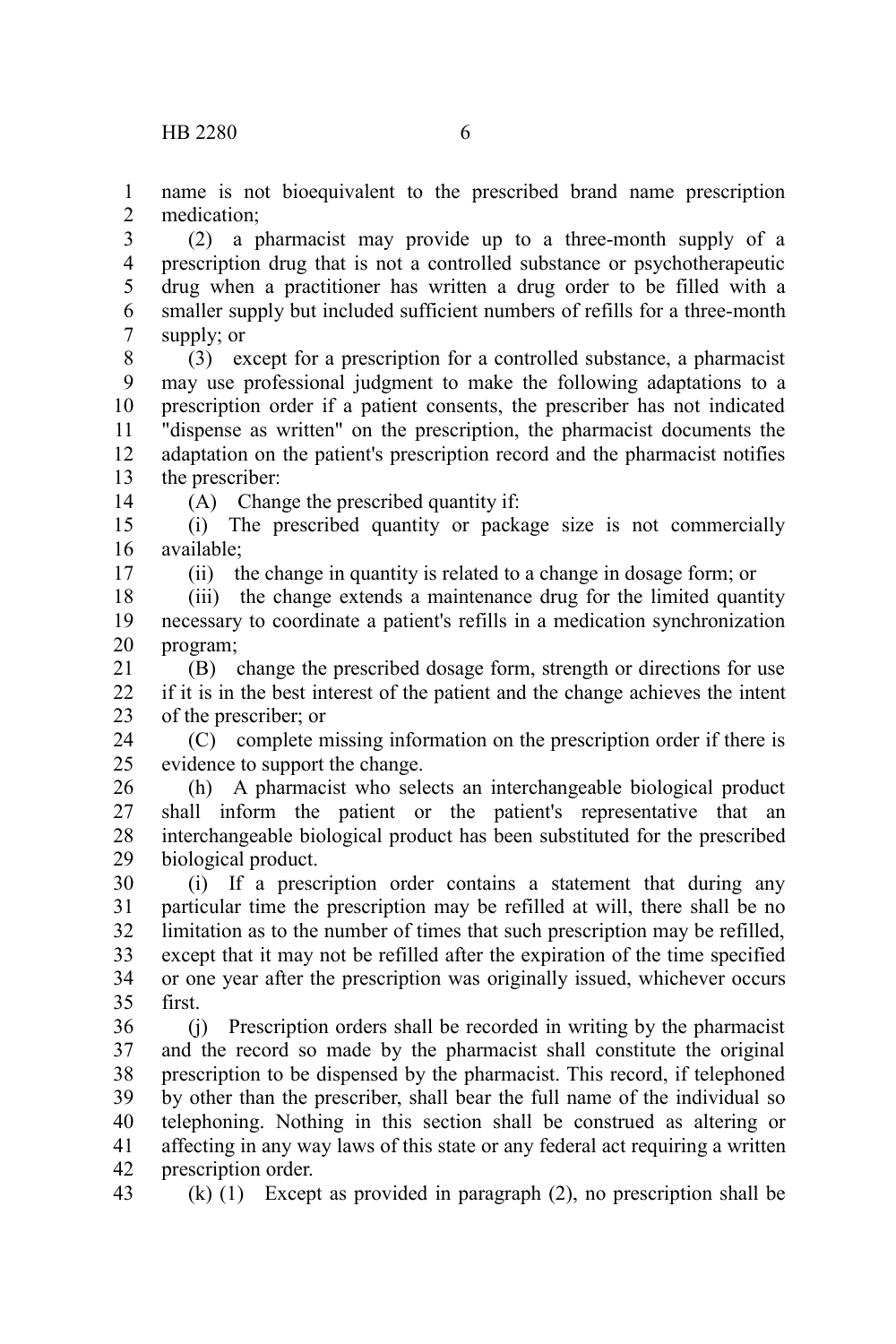refilled unless authorized by the prescriber either in the original prescription or by oral order that is reduced promptly to writing and filled by the pharmacist. 1 2 3

(2) A pharmacist may refill a prescription order issued on or after the effective date of this act for any prescription drug, except a drug listed on schedule II of the uniform controlled substances act or a narcotic drug listed on any schedule of the uniform controlled substances act, without the prescriber's authorization when all reasonable efforts to contact the prescriber have failed and when, in the pharmacist's professional judgment, continuation of the medication is necessary for the patient's health, safety and welfare. Such prescription refill shall only be in an amount judged by the pharmacist to be sufficient to maintain the patient until the prescriber can be contacted, but in no event shall a refill under this paragraph be more than a 30-day supply or one package of the drug. However, if the prescriber states on a prescription that there shall be no emergency refilling of that prescription, then the pharmacist shall not dispense any emergency medication pursuant to that prescription. A pharmacist who refills a prescription order under this paragraph shall contact the prescriber of the prescription order on the next business day subsequent to the refill or as soon thereafter as possible. No pharmacist shall be required to refill any prescription order under this paragraph. A prescriber shall not be subject to liability for any damages resulting from the refilling of a prescription order by a pharmacist under this paragraph unless such damages are occasioned by the gross negligence or willful or wanton acts or omissions by the prescriber. 4 5 6 7 8 9 10 11 12 13 14 15 16 17 18 19 20 21 22 23 24 25

(l) If any prescription order contains a provision that the prescription may be refilled a specific number of times within or during any particular period, such prescription shall not be refilled except in strict conformity with such requirements. 26 27 28 29

(m) Any pharmacist who exercises brand exchange and dispenses a less expensive drug product shall not charge the purchaser more than the regular and customary retail price for the dispensed drug. 30 31 32

(n) Except as provided in K.S.A. 65-1635(e), and amendments thereto, and as may otherwise be provided by law, nothing contained in this section shall be construed as preventing a pharmacist from refusing to fill or refill any prescription if, in the pharmacist's professional judgment and discretion, such pharmacist is of the opinion that it should not be filled or refilled*, unless such prescription is being used to treat or prevent a COVID-19 infection*. 33 34 35 36 37 38 39

(o) Within five business days following the dispensing of a biological product, the dispensing pharmacist or the pharmacist's designee shall make an entry of the specific product provided to the patient, including the name of the product and the manufacturer. The communication shall be 40 41 42 43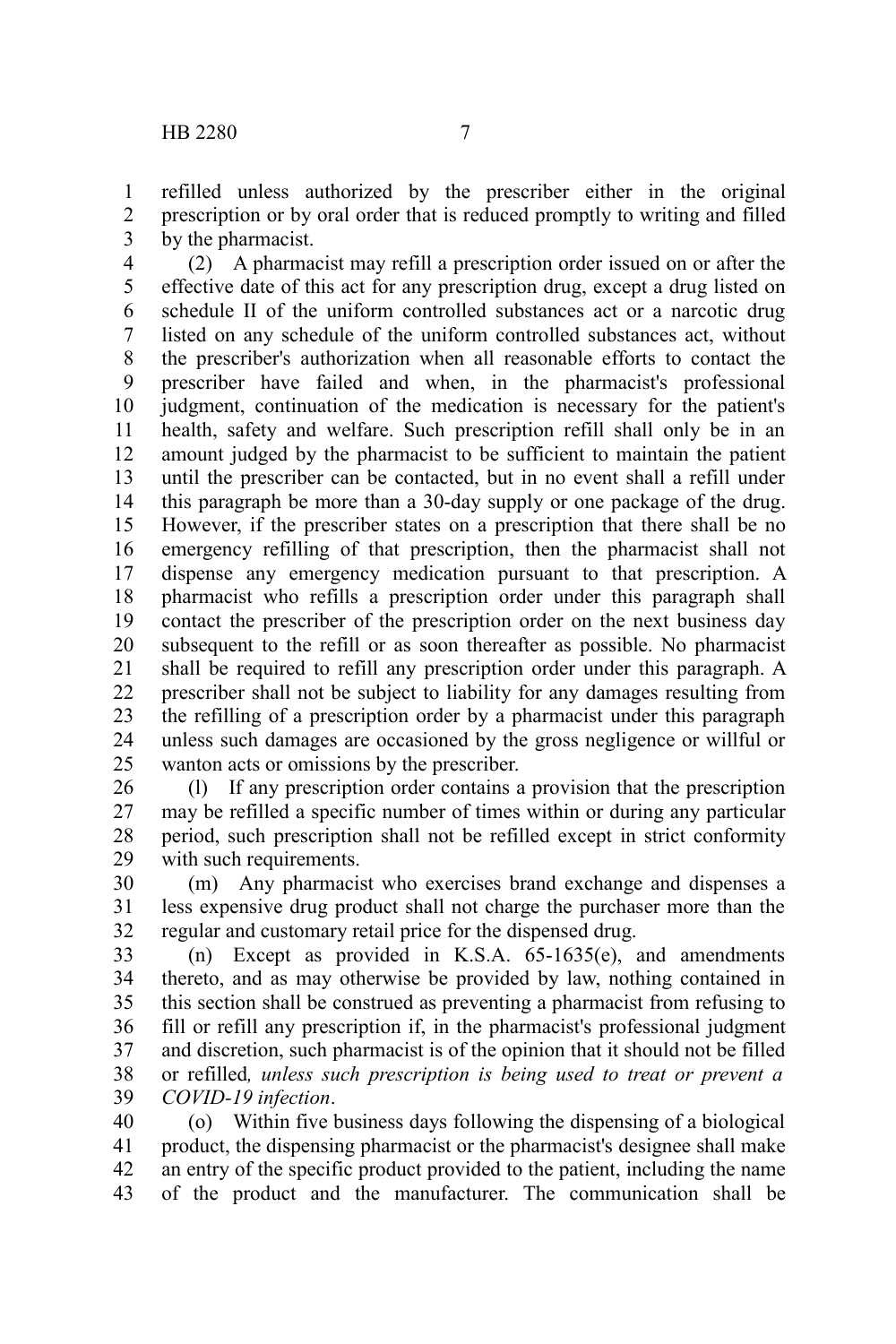conveyed by making an entry that is electronically accessible to the prescriber through: 1 2

- (1) An interoperable electronic medical records system;
- (2) an electronic prescribing technology;
- (3) a pharmacy benefits management system; or
- (4) a pharmacy record.

(p) Entry into an electronic records system as described in subsection (o) shall be presumed to provide notice to the prescriber. Otherwise, the pharmacist shall communicate the biological product dispensed to the prescriber using facsimile, telephone, electronic transmission or other prevailing means, provided that communication shall not be required where: 7 8 9 10 11 12

(1) There is no FDA-approved interchangeable biological product for the product prescribed; or 13 14

(2) a refill prescription is not changed from the product dispensed on the prior filling of the prescription. 15 16

(q) A pharmacist shall maintain a record of any biological product dispensed for at least five years. 17 18

(r) The board shall maintain a link on its website to the current lists of all biological products that the FDA has determined to be interchangeable biological products. 19 20 21

Sec. 4. K.S.A. 72-6262 is hereby amended to read as follows: 72- 6262. (a) In each school year, every pupil *student* enrolling or enrolled in any school for the first time in this state, and each child enrolling or enrolled for the first time in a preschool or day care program operated by a school, and such other-pupils *students* as may be designated by the secretary, prior to admission to and attendance at school, shall present to the appropriate school board certification from a physician or local health department that the pupil *student* has received such tests and inoculations as are deemed necessary by the secretary by such means as are approved by the secretary. Pupils *Students* who have not completed the required inoculations may enroll or remain enrolled while completing the required inoculations if a physician or local health department certifies that the pupil *student* has received the most recent appropriate inoculations in all required series. Failure to timely complete all required series shall be deemed non-compliance. 22 23 24 25 26 27 28 29 30 31 32 33 34 35 36

(b) As an alternative to the certification required under subsection (a), a pupil *student* shall present: 37 38

(1) An annual written statement signed by a licensed physician stating the physical condition of the child to be such that the tests or inoculations would seriously endanger the life or health of the child,*;* or 39 40 41

(2) a written statement signed by one parent or guardian that the *requirement would violate sincerely held religious beliefs of the child is an* 42 43